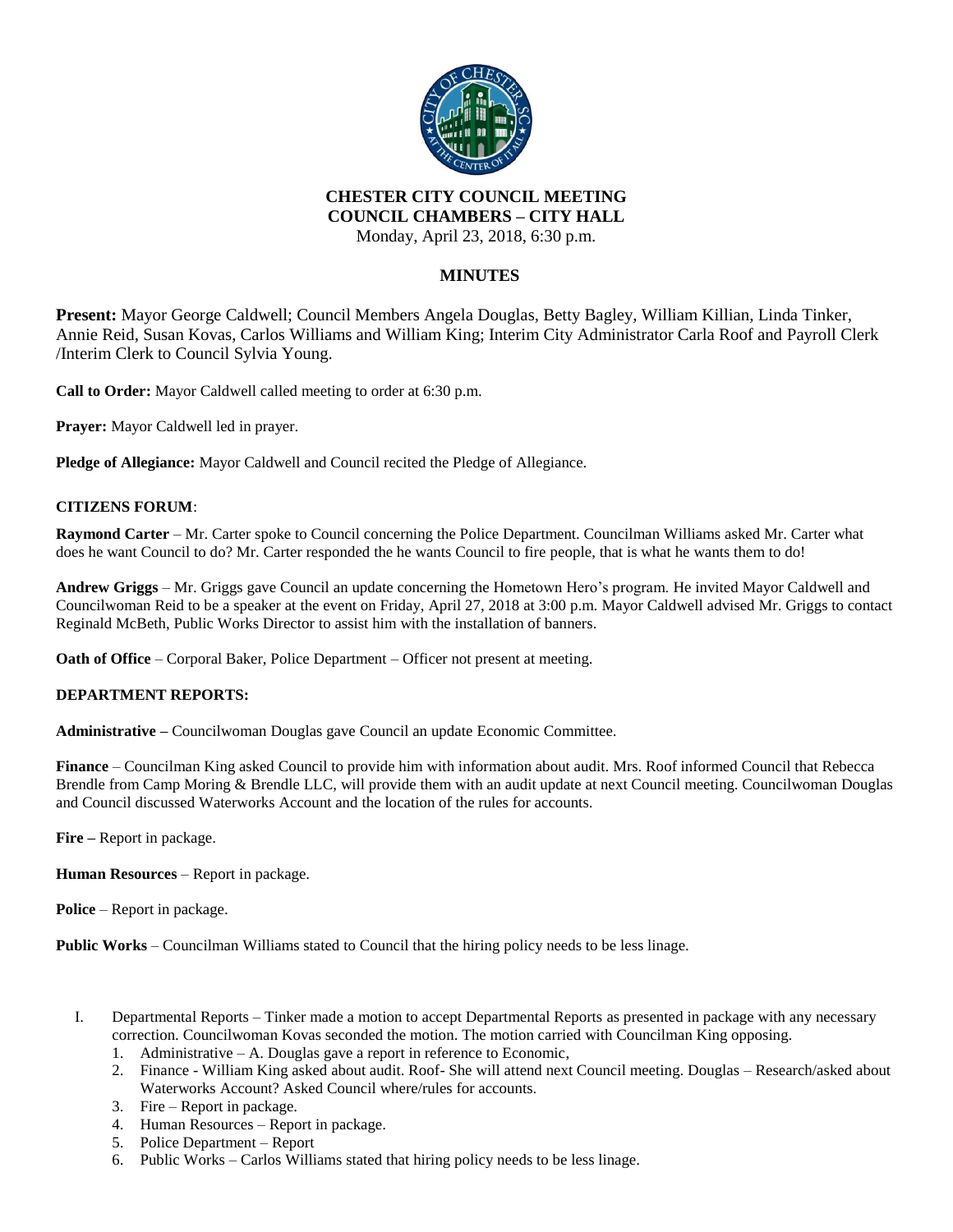7. Recreation

VII. Committee Reports – Councilwoman Tinker made a motion to accept Committee Reports with any necessary corrections. Councilwoman Kovas seconded motion. The motion carried.

- 1. Finance March 12, 2018 & April 9, 2018 report included, Councilwoman Tinker gave a report.
- 2. Properties Councilman Kovas No report
- 3. Public Safety
- 4. Public Works Reid Visit School of Inquire- Ms. Gaston to come downtown to plate flowers on May 1, 2018 about 60 children. Need compost, Farmers Market- planters will be taken there and flowers.
- 5. Recreation Monday, April 30, 2018 at 4 p.m.

VIII. Commission Reports – Councilwoman Tinker made a motion to accept Commission Report with any necessary corrections. Councilwoman Bagley seconded the motion. The motion carried.

- 1. Evergreen Cemetery
- 2. Historic Preservation
- 3. Planning Commission
- 4. Zoning Board of Appeals
- 5. Housing Authority
- 6. Recreation
- IX. Ad-Hoc Committee Reports Councilwoman Tinker made a motion to accept Committee Reports as presented in package
	- 1. Kitchen Committee
	- 2. Economic Development Committee
- X. New Business
	- 1. Resolution 2018-2 To withdraw further consideration of Ordinance 2017-02 Kovas read ordinance. Made Motion: Councilwoman Tinker Seconded Motion: Councilwoman Bagley Voted For Motion: Douglas, Bagley, Reid, Kovas, and Williams Voted Against: Killian and King did not vote.
	- 2. Community Uplift Mayor Caldwell
- XI. Unfinished Business
	- 1. Commission Appointment Evergreen Cemetery C

### XII. Executive Session

- 1. Contractual Matter Attorney Edwards Evergreen Cemetery
- 2. Contractual Matter Medical Clinic

### **The City of Chester complies with the Freedom of Information Act Section 30-4-20 (a) Council may take action on matters discussed in Executive Session.**

## **GUIDELINES FOR ADDRESSING CHESTER CITY COUNCIL Citizens Forum:**

- Please sign the sign-in sheet upon arrival.
- Must state name and address.
- Each citizen will be limited to two (2) minutes.

### **Petitioners:** (A maximum of five petitioners will be allowed per meeting.)

- Must be placed on the agenda prior to noon on the Thursday before the Council Meeting on Monday.
- Must state name and address.
- Each petitioner will be limited to three (3) minutes.